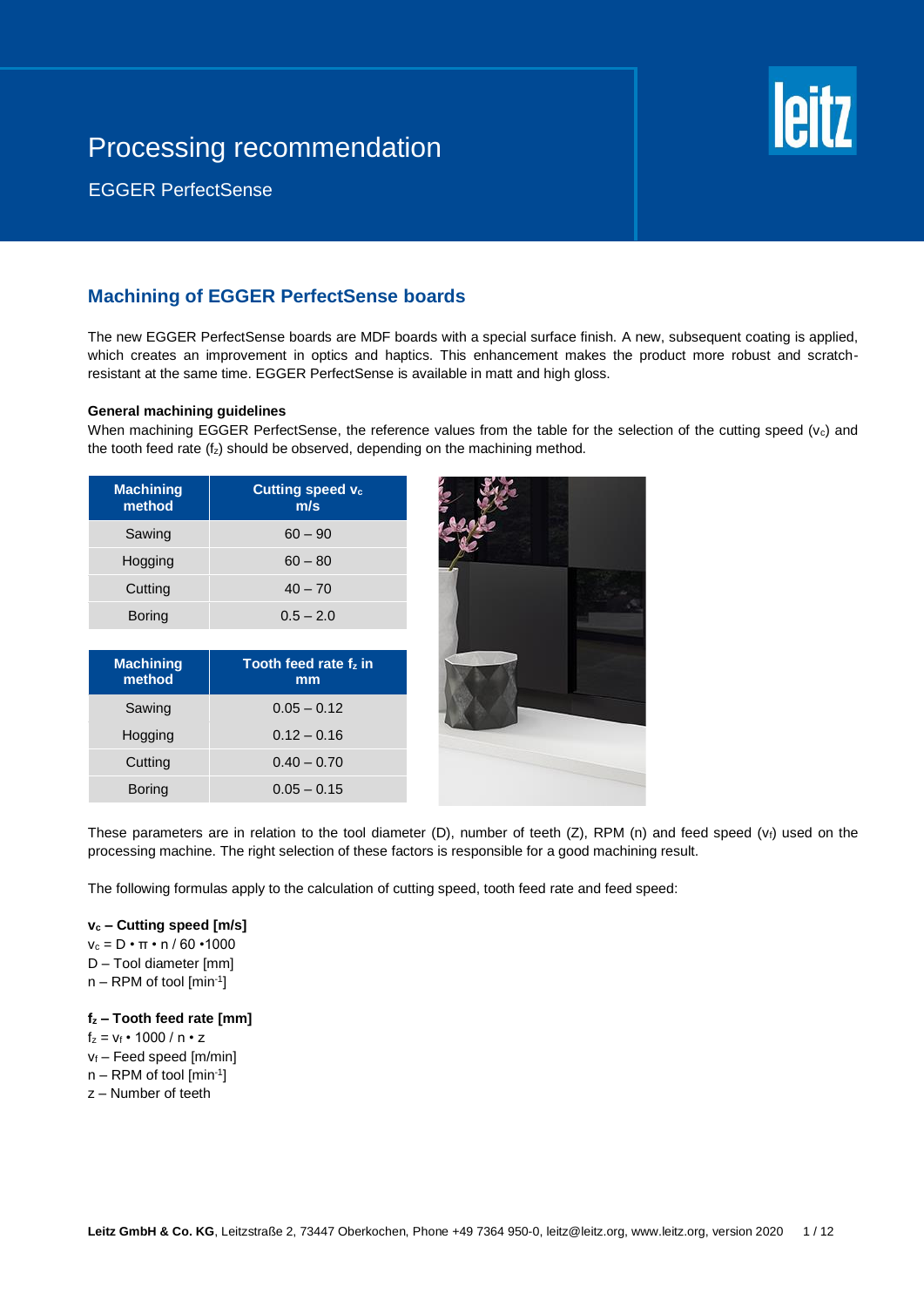

EGGER PerfectSense

## **v<sup>f</sup> – Feed speed [m/min-1]**

- $v_f = f_z \cdot n \cdot z / 1000$
- $f_z$  Tooth feed rate [mm]
- n RPM of tool [min-1 ]
- z Number of teeth

### **General tool**

For optimum edge quality, tools with new or newly repaired cutting edges are recommended.

### **Cutting material**

Basically, both tools with carbide cutting edges (HW) and diamond cutting edges (DP diamond polycrystalline) can be used. The use of tools with diamond cutting edges (DP) is recommended in order to extend the tool life at high cutting volume.

## **Cutting the panels with circular sawblades**

#### General note:

- Visible side (decorative side with foil) upwards
- Make sure that the sawblade protrudes correctly (see table)
- Adjust RPM and number of teeth to feed speed
- The use of a scoring sawblade is recommended for precise cuts on the bottom side of the panel

Depending on the sawblade protrusion, the entry and exit angle and thus the quality of the cutting edge change. If the top cutting edge becomes rough, set the sawblade higher. If the cut on the bottom side is rough, the sawblade must be set lower. In this way the most favorable height setting must be determined.

The following sawblade protrusions (Ü) must be set for sizing and panel sizing saws, depending on the diameter (D):

| Circular sawblade diameter D<br>[mm] | <b>Protrusions U [mm]</b> |
|--------------------------------------|---------------------------|
| D <sub>250</sub>                     |                           |
| D <sub>300</sub>                     |                           |
| D <sub>350</sub>                     | ca. $5 - 10$              |
| D400                                 |                           |
| D450                                 |                           |



Sawblades with a high number of teeth are generally recommended for good machining quality. For circular sawing, the recommended cutting speed  $v_c$  is 60 – 90 m/s.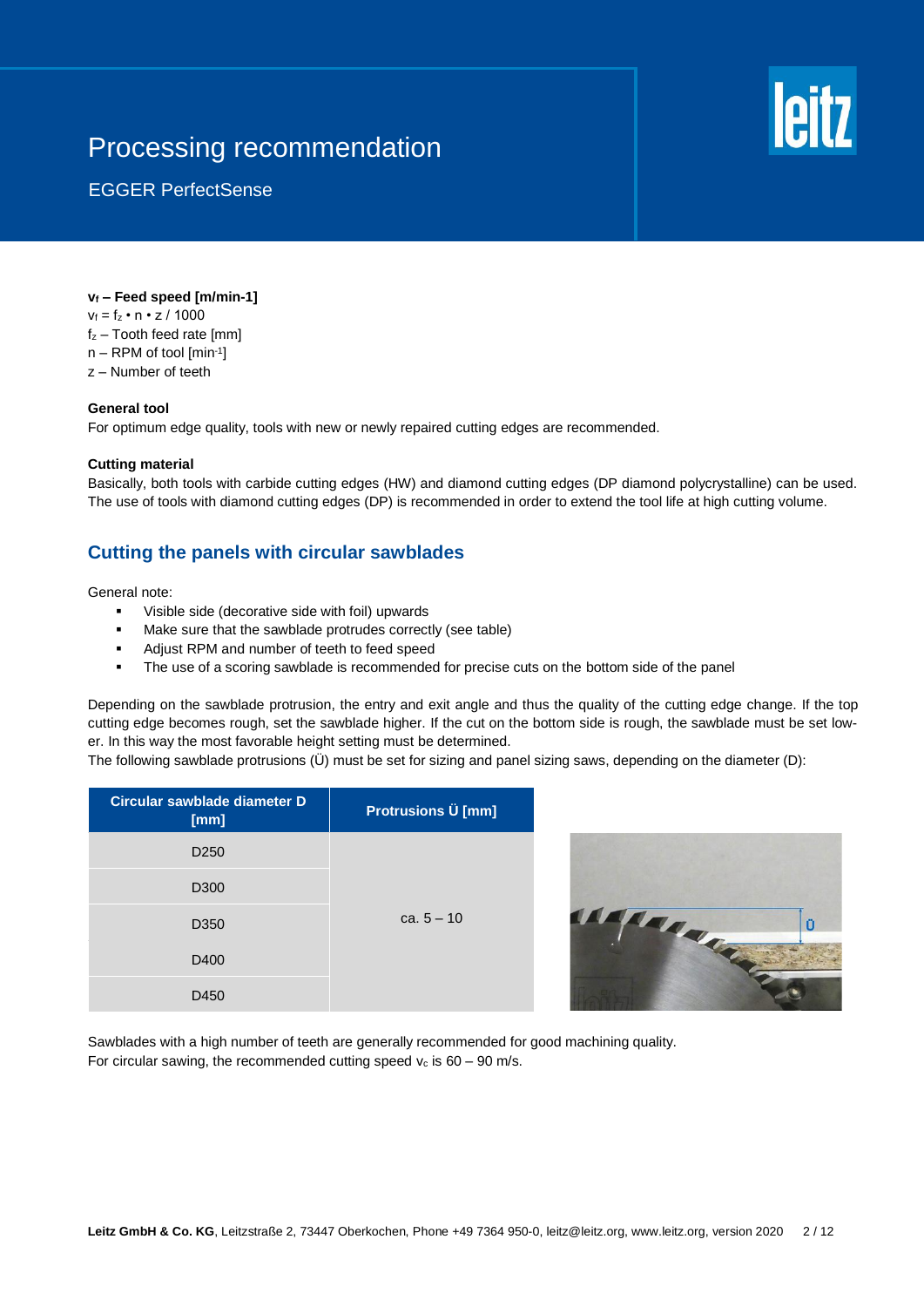

EGGER PerfectSense

#### **Recommended saw tooth shapes**



#### **Sizing sawblades**

with the saw tooth shape hollow tooth/inverted-V tooth (HZ/DZ) ensure the best cutting results. The saw tooth shape flat tooth/trapezoidal tooth (FZ/TR) also provides good cutting results with a slightly higher tool life compared to HZ/DZ. WhisperCut circular sawblades with DP cutting material are recommended for easy machining. WhisperCut circular sawblades produce up to 10 dB(A) less noise and can be used with standard splitting wedges on machines with scoring unit.

#### **Panel sizing sawblades**

with saw tooth shape combinations such as flat / trapezoidal tooth (FZ/TR) or trapezoidal / trapezoidal tooth (TR/TR) are recommended for this purpose. The Leitz RazorCut (TR/TR) saw type achieves the best cutting quality here.

| <b>Dimension</b><br><b>DxSBxBo</b><br>[mm] | <b>Tooth shape</b> | No. of<br>teeth Z | RPM $n$ [min <sup>-1</sup> ] | Feed speed $v_f$ [m/min] |
|--------------------------------------------|--------------------|-------------------|------------------------------|--------------------------|
| 300x3.2x30                                 | FZ/TR              | 96                | 4.000                        | Manual feed              |
| 303x3.2x30                                 | HZ/DZ              | 68                | 4.000                        | Manual feed              |
| 380x4.8x60                                 | FZ/TR              | 72                | 4.500                        | $20 - 40$                |
| 380x4.8x60                                 | TR/TR              | 72                | 4.500                        | $20 - 40$                |

Other dimensions available on request

#### **Scoring sawblades**

With EGGER PerfectSense, the use of a scoring unit is recommended to achieve good cutting edge quality on the tooth exit side. The cutting width of the scoring sawblade must be set slightly larger than that of the main circular sawblade so that the exiting tooth of the main saw can no longer touch the cutting edge. Divided scoring sawblades are used on circular saw benches and sizing saw machines.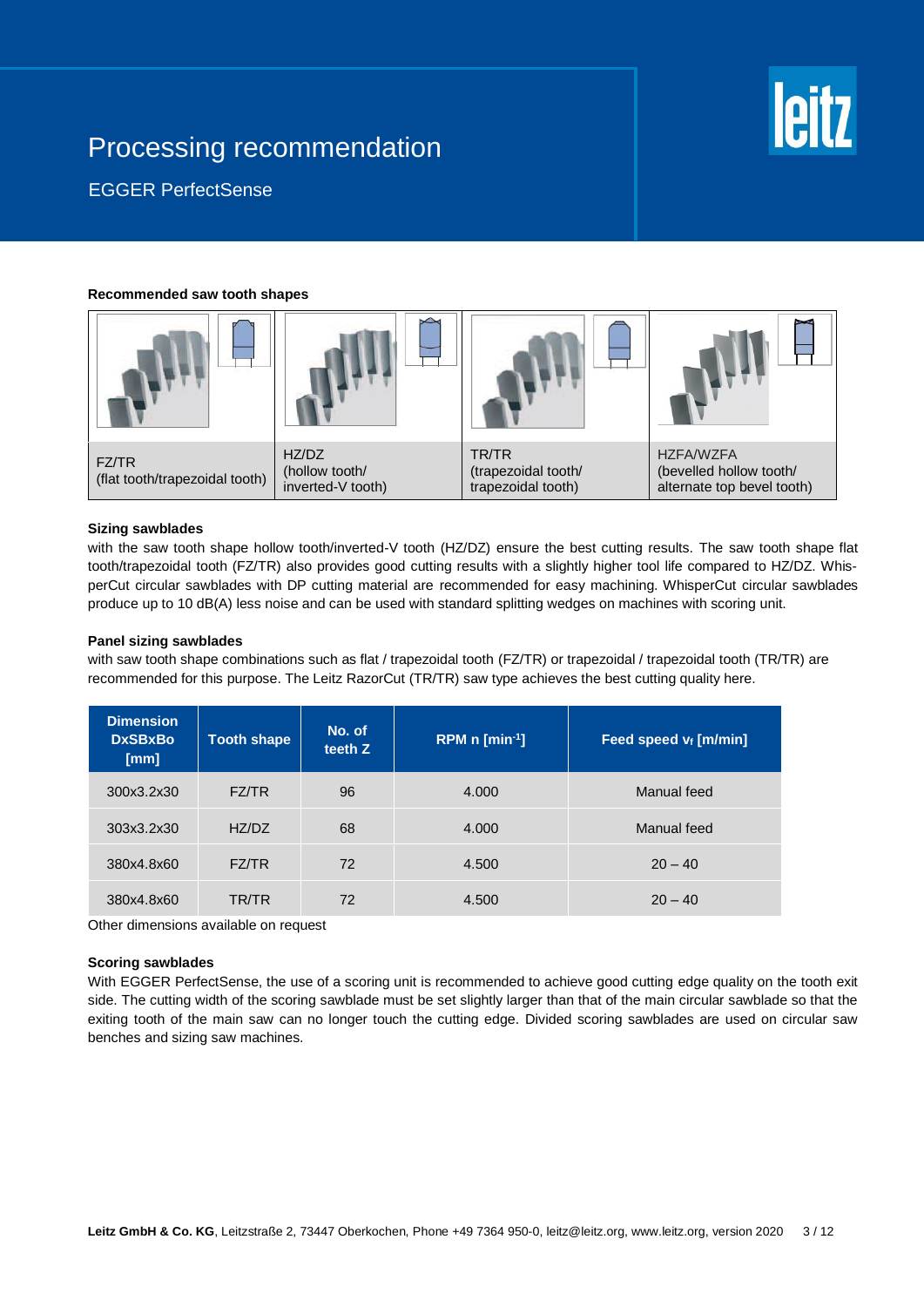# **leitz**

## EGGER PerfectSense



Panel sizing system with scoring unit and pressure device

Application diagram of conical scoring sawblade. When repairing the tools, it is recommended to sharpen the scoring saws with the main saws in a set.

All dimensions available on request

## **Jointing on table milling machine or throughfeed systems**

In order to produce edges free of break-outs on the cover layers of the panel, jointing tools with alternate shear angles should be used. Diamond cutterheads such as Leitz WhisperCut with a shear angle of 30° to 50° are recommended. The chip removal should be as low as possible and not exceed 2 mm.

For good cutting results, it is advantageous to use tools with high concentricity and balancing quality which are achieved by using centering adaptors such as hydraulic clamping systems, HSK holders or shrink-fit clamping systems.

Only tools marked "MAN" or "BG-Test" may be used when working with manual feed on table milling machines. Furthermore, for safety reasons, the speed range specified on the tool must not be exceeded or fallen short of. The tools for manual feed may only be used when running against the feed.

The application parameters of the jointing cutters should be selected so that the tooth feed  $(f<sub>z</sub>)$  is between 0.4 and 0.7 mm. The DP-WhisperCut version is recommended for perfect cutting results.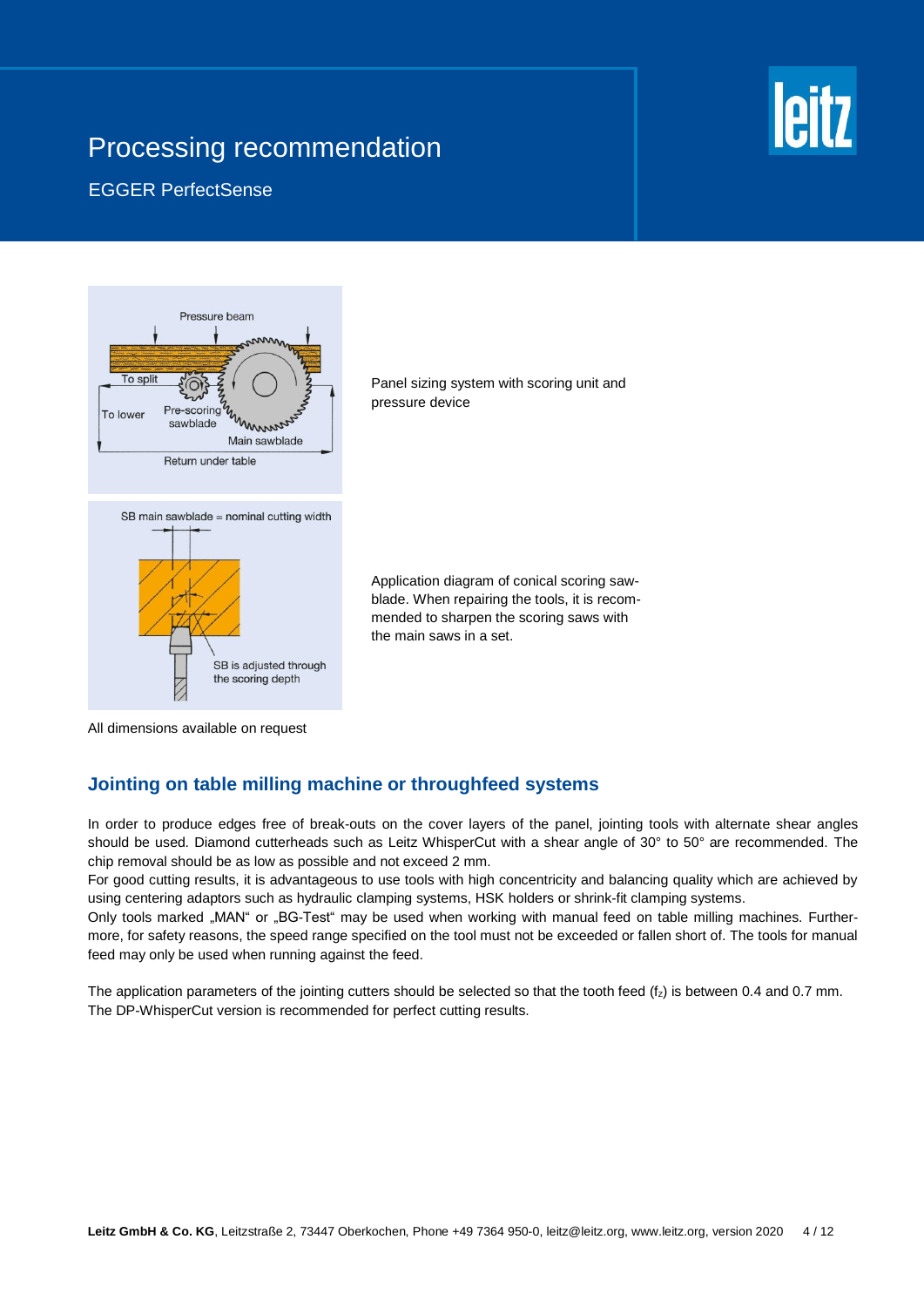# **leitz**

# Processing recommendation

## EGGER PerfectSense

| <b>Dimensions</b><br><b>DxSBxBo</b> | RPM $[min-1]$ | No. of teeth  | Feed speed vf | Leitz ID, DP WhisperCut |           | <b>Machine</b>    |
|-------------------------------------|---------------|---------------|---------------|-------------------------|-----------|-------------------|
| [mm]                                |               | z             | [m/min]       | LL.                     | <b>RL</b> |                   |
| 85x43x30                            | 12.000        | 3             | $14 - 25$     | 192076                  | 192077    | Ott               |
| 100x32x30                           | 12.000        | 3             | $14 - 25$     | 192090                  | 192091    | <b>IMA</b>        |
| 100x43x30                           | 12.000        | $\mathcal{P}$ | $8 - 18$      | 192082                  | 192083    | Stefani, Holz Her |
| 100x43x30                           | 12.000        | 2             | $8 - 18$      | 192080                  | 192081    | Hebrock, EBM      |
| 100x43x30                           | 12,000        | 3             | $14 - 25$     | 192088                  | 192088    | <b>Biesse</b>     |
| 100x43x30                           | 12.000        | 3             | $14 - 25$     | 90885                   | 90886     | <b>Brandt</b>     |
| 125x32x30                           | 9.000         | 3             | $14 - 25$     | 192092                  | 192093    | <b>IMA</b>        |
| 125x43x30                           | 9.000         | 3             | $14 - 25$     | 75627                   | 75627     | Homag, Biesse     |
| 125x43x30                           | 9.000         | 3             | $14 - 25$     | 192094                  | 192095    | <b>IMA</b>        |

Other dimensions available on request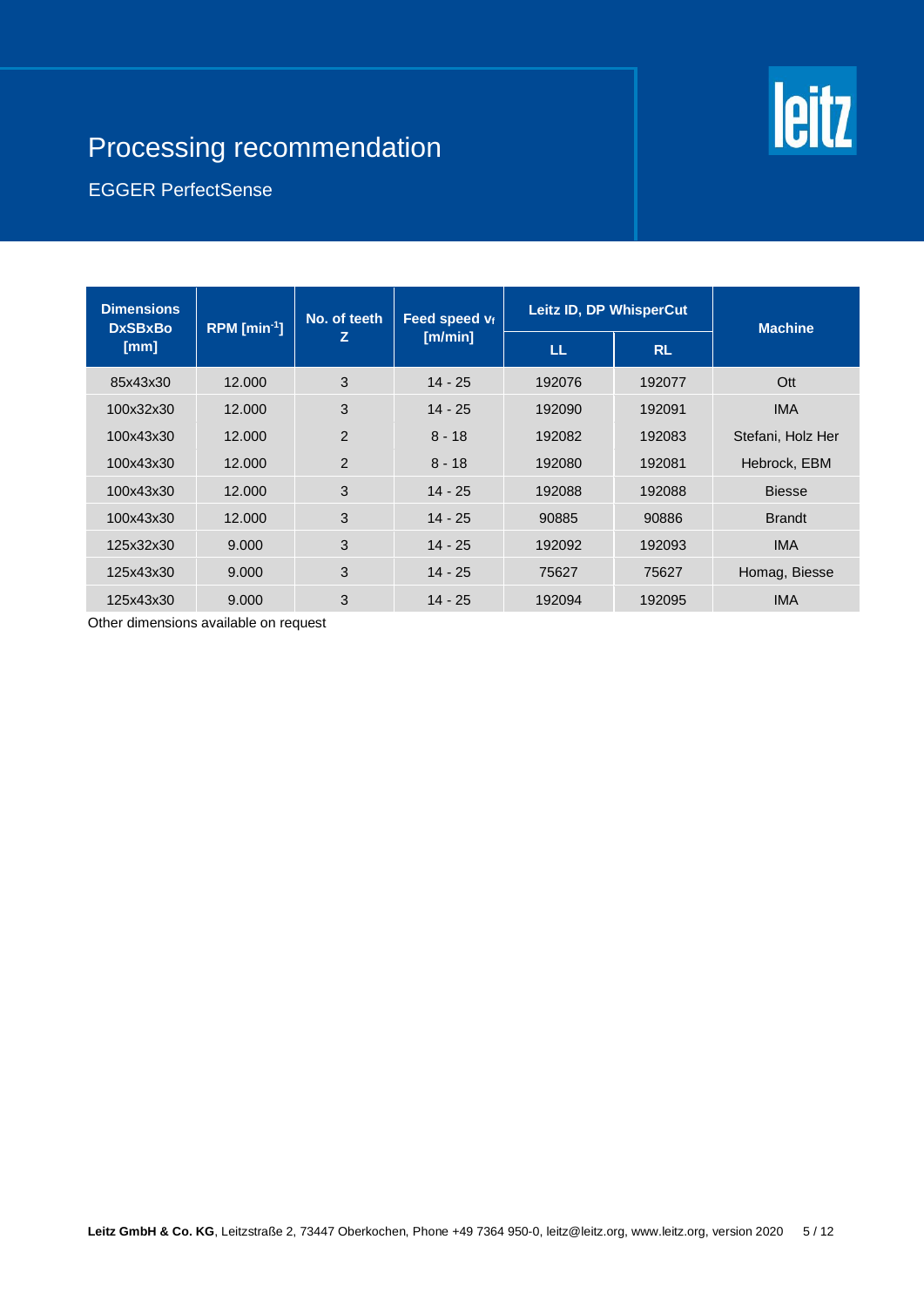

EGGER PerfectSense

## **Hoggers for throughfeed machines**

Diamond compact hoggers, which generate little friction and cutting pressure, are recommended. The Leitz Diamaster DT Premium type mounted on a hydraulic clamping element is particularly suitable for maximum radial and axial runout and excellent machining quality and tool life. The cutting speed  $(v_c)$  is 80 m/s at the usual speed (n) 6000 min<sup>-1</sup> and diameter (D) 250 mm. The application parameters and the number of teeth of the hoggers should be selected so that the tooth feed  $(f<sub>z</sub>)$  is between 0.12 – 0.16 mm.

| <b>Dimensions</b><br>RPM $n$ [min <sup>-1</sup> ]<br>DxSBxBo [mm] |       | No. of teeth<br>Z | <b>Feed speed</b><br>$v_f$ [m/min] | Leitz ID, DT Premium |           |
|-------------------------------------------------------------------|-------|-------------------|------------------------------------|----------------------|-----------|
|                                                                   |       |                   |                                    | LL                   | <b>RL</b> |
| 250x10x60                                                         | 6.000 | 24                | $15 - 24$                          | 190410               | 190411    |
| 250x10x60                                                         | 6.000 | 36                | $25 - 35$                          | 190418               | 190419    |
| 250x10x60                                                         | 6.000 | 48                | $35 - 45$                          | 190426               | 190427    |
| 250x10x60                                                         | 6.000 | 60                | $45 - 55$                          | 190434               | 190435    |

Other dimensions available on request



Leitz DT Premium hogger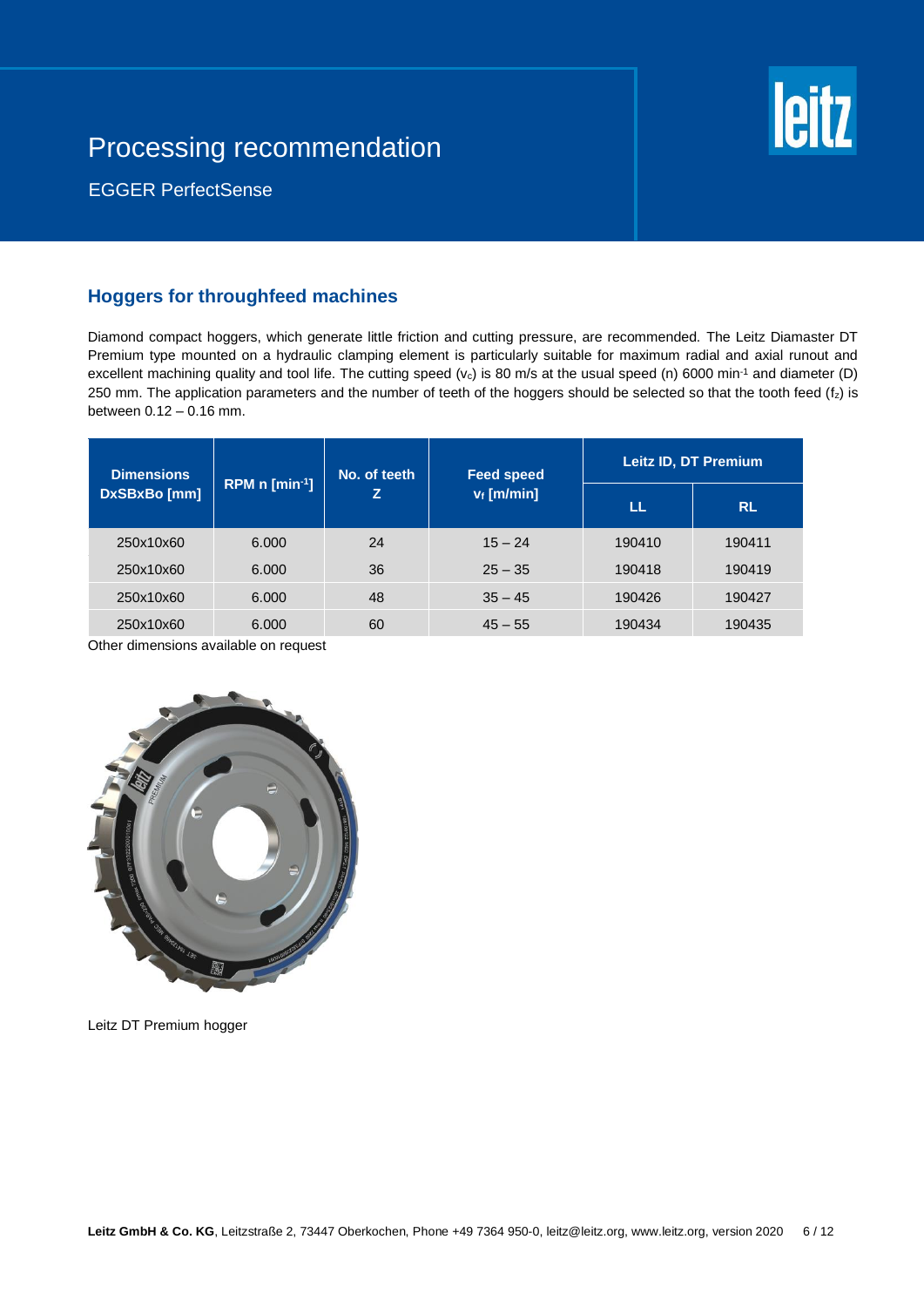

EGGER PerfectSense

## **Edge finishing on edge banding machines**

Radii cutters and scrapers on edge banding machines must be set so that the tools do not touch the tool material and do not damage the protective foil.

### **Radii cutter/ bevel cutter**

Radii cutters should have a profile run-out of at least 10°. The setting of the radii and bevel cutters must be selected so that there is no contact with the protective foil.



### **Profile scrapers**

Profile scrapers are equipped with a profile relief and can easily be used for finishing the EGGER PerfectSense with exact adjustment. In order to avoid possible damage to the protective foil, scrapers with a larger profile relief of up to 15 degree are recommended.



#### **Flat scrapers**

Flat scrapers should preferably have an inclination of 2-4° from the edge to the plate and should not touch the protective foil.



All dimensions available on request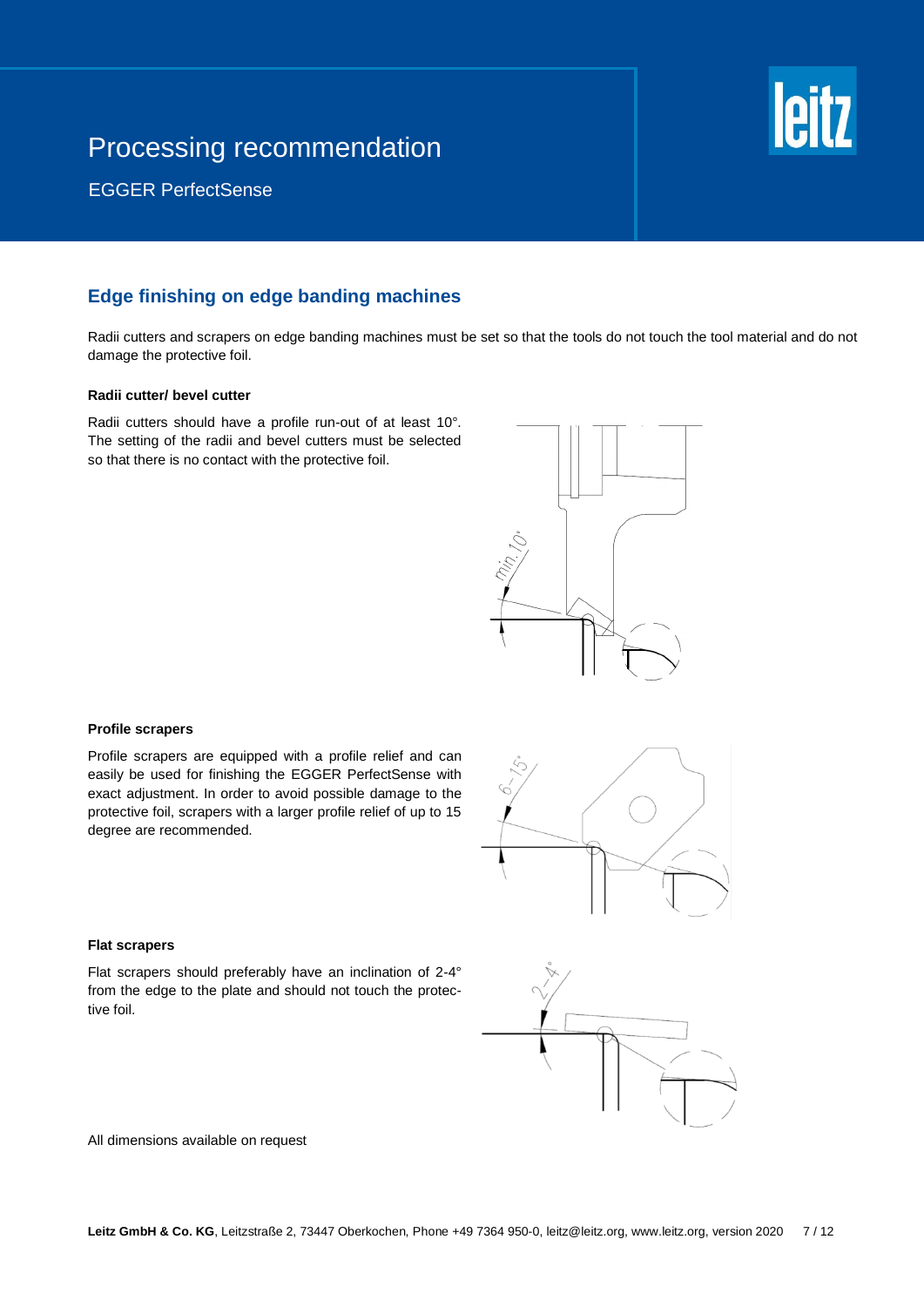

EGGER PerfectSense

## **Groove processing**

For groove processing, tools with a high number of teeth should preferably be selected for optimum edge quality. The tooth feed rate ( $f_z$ ) should be in the range of  $0.03 - 0.06$  mm when machining with feed (GLL).

| Diameter D [mm] | RPM $n$ [min <sup>-1</sup> ] | No. of teeth Z | Feed speed v <sub>f</sub> [m/min] |
|-----------------|------------------------------|----------------|-----------------------------------|
| 180             | 6000                         | 36             | $7 - 14$                          |
| 200             | 6000                         | 48             | $8 - 16$                          |

Other dimensions available on request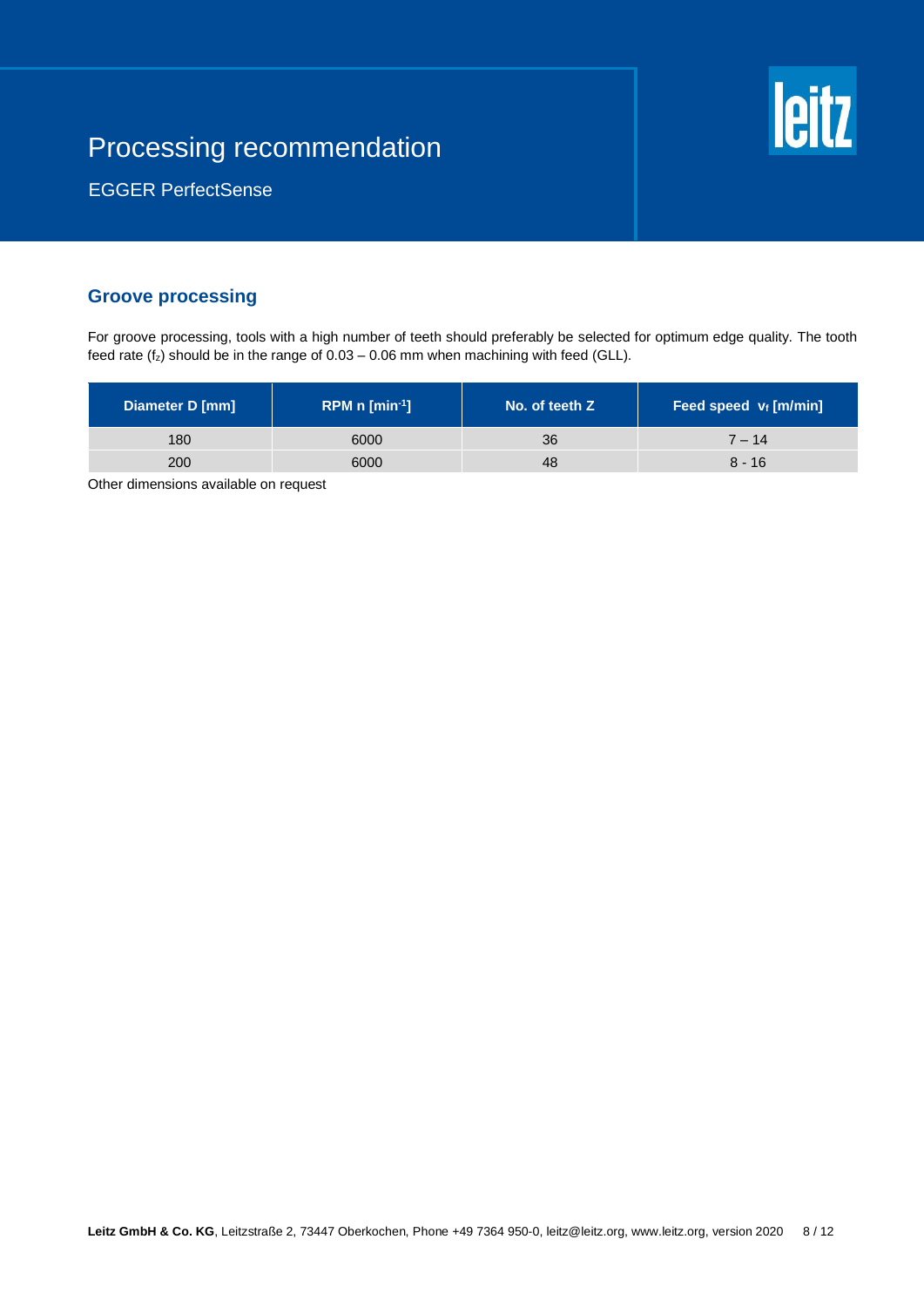

EGGER PerfectSense

## **CNC Stationary machines**

Spiral solid carbide cutters (VHW) or preferably diamond tipped (DP) routers are best suited for machining on router and machining centres.

Good workpiece clamping on the machine must be ensured. To support the vacuum suction devices, additional mechanical fixtures can be used if necessary. We recommend stable and rigid Leitz Thermo-Grip® shrink chucks for maximum concentricity, balancing quality and perfect cutting quality. A good machining result can only be achieved with sufficient rigidity of the machine. Rigid portal machines are perfect.

### **Recommended application data:**

RPM  $n = 20.000 - 24.000$  min<sup>-1</sup> Full cut feed rate  $(v_i)$ :  $Z = 1 = 8$  m/min  $Z = 16$  m/min  $Z = 16$  m/min  $Z = 3 = 24$  m/min

|  |  | 16 m/min |  |
|--|--|----------|--|
|--|--|----------|--|

| <b>Dimensions</b><br>$D \times NL \times S$ [mm] | No. of teeth Z | Direction of<br>rotation | <b>Version</b>              | <b>Leitz ID</b> |
|--------------------------------------------------|----------------|--------------------------|-----------------------------|-----------------|
| 16x28x20                                         | $2 + 2$        | RL                       | Diamaster Pro               | 191042          |
| 20x28x20                                         | $2 + 2$        | <b>RL</b>                | <b>Diamaster Quattro</b>    | 91235           |
| 20x28x20                                         | $3 + 3$        | <b>RL</b>                | Diamaster Plus <sup>3</sup> | 191051          |
| 12x24x12                                         | $2 + 2$        | <b>RL</b>                | Diamaster Pro, Nesting      | 191060          |

Other dimensions available on request

## **Boring**

Due to the surface finish of the EGGER PerfectSense, bores are difficult to produce on the visible side, so that boring is only possible on the opposite side without tearing. For boring, carbide tipped or solid carbide (VHW) spiral drills, dowel drills and hinge boring bits are recommended. Due to the higher stability on CNC machining centres, the application of hinge boring bits in the main spindle instead of in the drill unit is recommended.

## **Dowel drill**

Row hole borings for shelf supports are not recommended due to insufficient edge quality. For all other applications, the following tools can be used according to the tables below.

| $RPM \, n \, [min^{-1}]$ | $4000 - 6000$ |
|--------------------------|---------------|
| Feed speed $v_f$ [m/min] | $0.5 - 2$     |

| <b>Dimensions</b><br>No. of teeth |                        | Leitz ID                       |       |           |
|-----------------------------------|------------------------|--------------------------------|-------|-----------|
| DxNLxGL [mm]                      |                        | <b>Version</b>                 | ш     | <b>RL</b> |
| 5x35x70                           | $Z$ 2 / V <sub>2</sub> | <b>HW-dowel drill Standard</b> | 33440 | 33441     |
| 8x35x70                           | $Z$ 2 / V <sub>2</sub> | <b>HW-dowel drill Standard</b> | 33446 | 33447     |
| 10x35x70                          | $Z$ 2 / V <sub>2</sub> | <b>HW-dowel drill Standard</b> | 33448 | 33449     |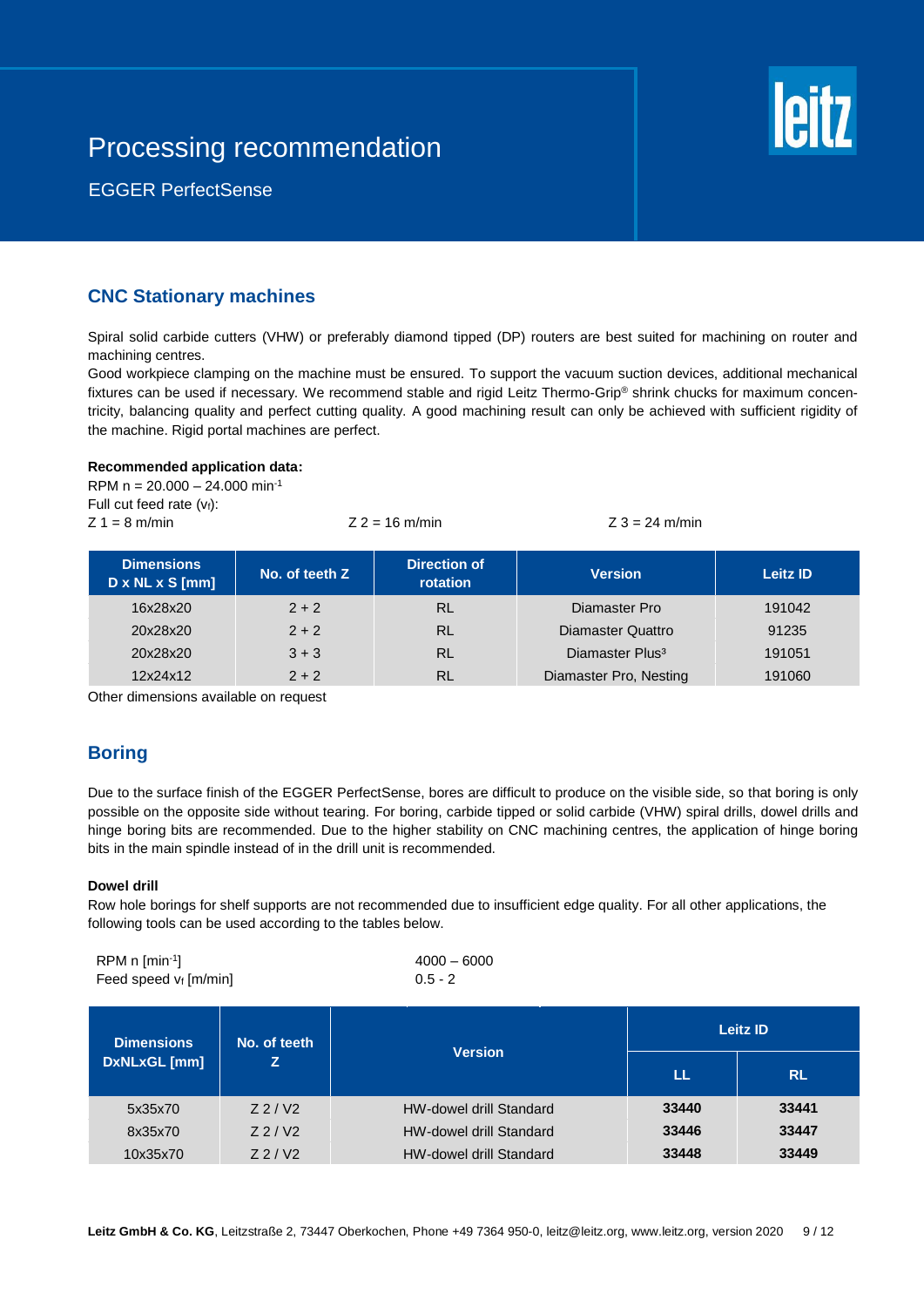

## EGGER PerfectSense

| 5x35x70  | Z <sub>2</sub> /V <sub>2</sub> | HW-solid-dowel drill Excellent | 33496 | 33497 |
|----------|--------------------------------|--------------------------------|-------|-------|
| 8x35x70  | Z <sub>2</sub> /V <sub>2</sub> | HW-solid-dowel drill Excellent | 33500 | 33501 |
| 10x35x70 | Z <sub>2</sub> /V <sub>2</sub> | HW-solid-dowel drill Excellent | 33540 | 33541 |
|          |                                |                                |       |       |

Other dimensions available on request

## **Through-hole boring bit**

| $RPM \, n \, [min^{-1}]$ | $4000 - 6000$ |
|--------------------------|---------------|
| Feed speed $v_f$ [m/min] | $0.5 - 1$     |

| <b>Dimensions</b> | No. of teeth           |                                                              | Leitz ID  |       |
|-------------------|------------------------|--------------------------------------------------------------|-----------|-------|
| DxNLxGL [mm]      | z                      | <b>Version</b><br>LL                                         | <b>RL</b> |       |
| 5x35x70           | $Z$ 2 / V <sub>2</sub> | HW-through-hole boring bit Standard                          | 34074     | 34075 |
| 8x35x70           | $Z$ 2 / V <sub>2</sub> | HW-through-hole boring bit Standard                          | 34076     | 34077 |
| 5x35x70           | $Z$ 2 / V <sub>2</sub> | HW-solid-through-hole boring bit Excellent<br>34100<br>34101 |           |       |
| 8x35x70           | $Z$ 2 / V <sub>2</sub> | HW-solid-through-hole boring bit Excellent                   | 34104     | 34105 |

Other dimensions available on request

#### **Hinge boring bit**

RPM n [min-1 Feed speed  $v_f$  [m/min] 0.5 - 2

# $3000 - 4500$

Hinge borings can preferably be drilled with solid carbide hinge boring bits. The following Leitz tools are recommended for this purpose:

| <b>Dimensions</b> | No. of teeth           |                                              | <b>Leitz ID</b> |           |
|-------------------|------------------------|----------------------------------------------|-----------------|-----------|
| DxNLxGL [mm]      | z                      | <b>Version</b>                               | LL              | <b>RL</b> |
| 15x70             | $Z$ 2 / V <sub>2</sub> | HW-solid-hinge boring bit Excellent          | 37203           | 37204     |
| 20x70             | $Z$ 2 / V <sub>2</sub> | HW-solid-hinge boring bit Excellent          | 37205           | 37206     |
| 25x70             | $Z$ 2 / V <sub>2</sub> | HW-solid-hinge boring bit Excellent          | 37207           | 37208     |
| 26x70             | $Z$ 2 / V <sub>2</sub> | HW-solid-hinge boring bit Excellent<br>37209 |                 | 37210     |
| 30x70             | $Z$ 2 / V <sub>2</sub> | HW-solid-hinge boring bit Excellent          | 37211           | 37212     |
| 35x70             | $Z$ 2 / V <sub>2</sub> | HW-solid-hinge boring bit Excellent          | 37213           | 37214     |

Other dimensions available on request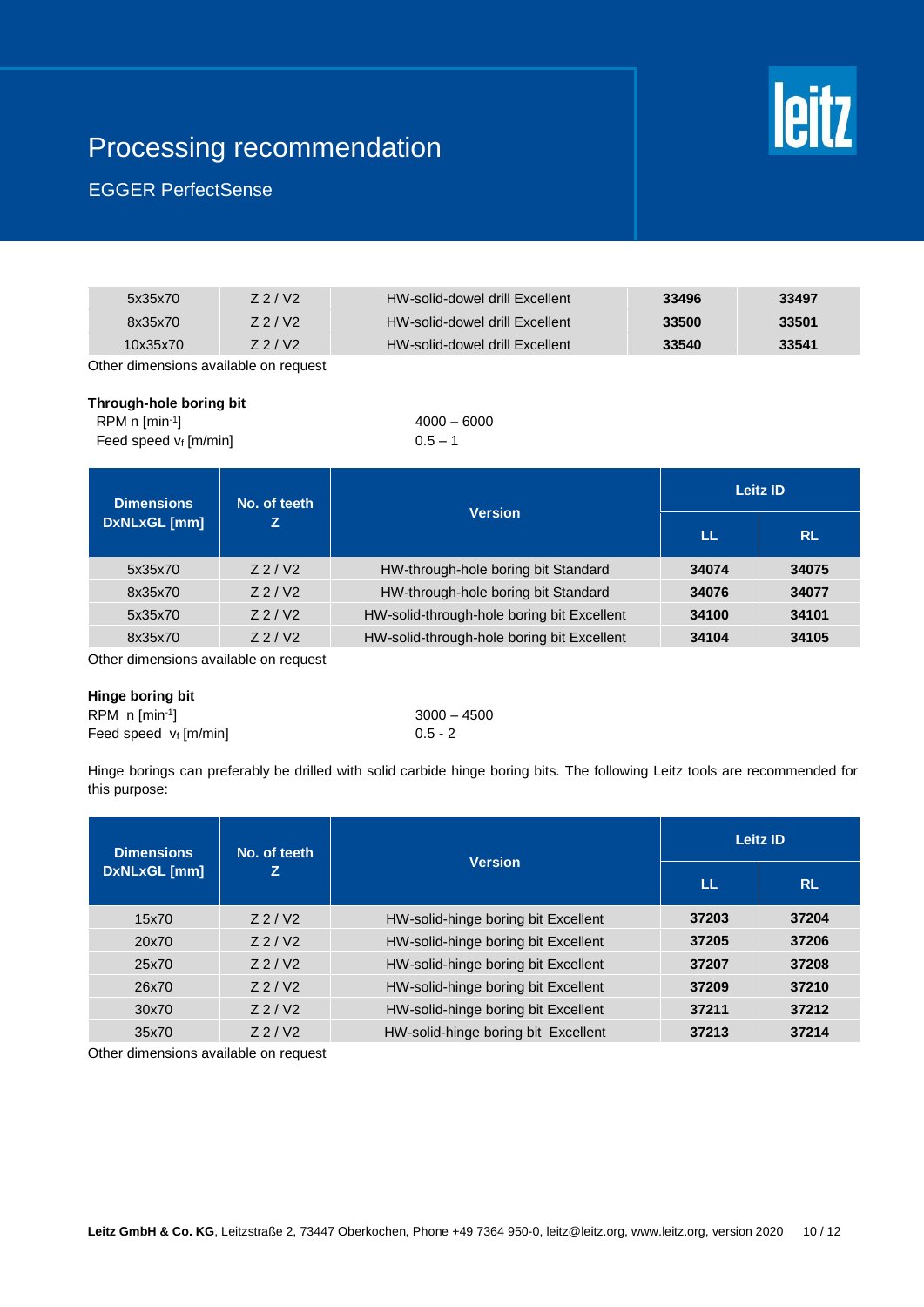

EGGER PerfectSense

## **Performance times**

Tool performance times are influenced by a variety of factors, so that no performance time statements or rights can be derived within the scope of this machining guideline. The information on the tools and machining parameters are recommended guide values. Machine or process constellations can lead to deviating parameters. An optimal adaptation of machine, tool and material as well as customer-specific requirements can only be carried out on site together with a Leitz application engineer. Due to the high quality requirements and special finish quality of the EGGER PerfectSense, a shortening of the tool life compared to conventionally coated panels from EGGER is expected with reference to the influencing factors mentioned above.